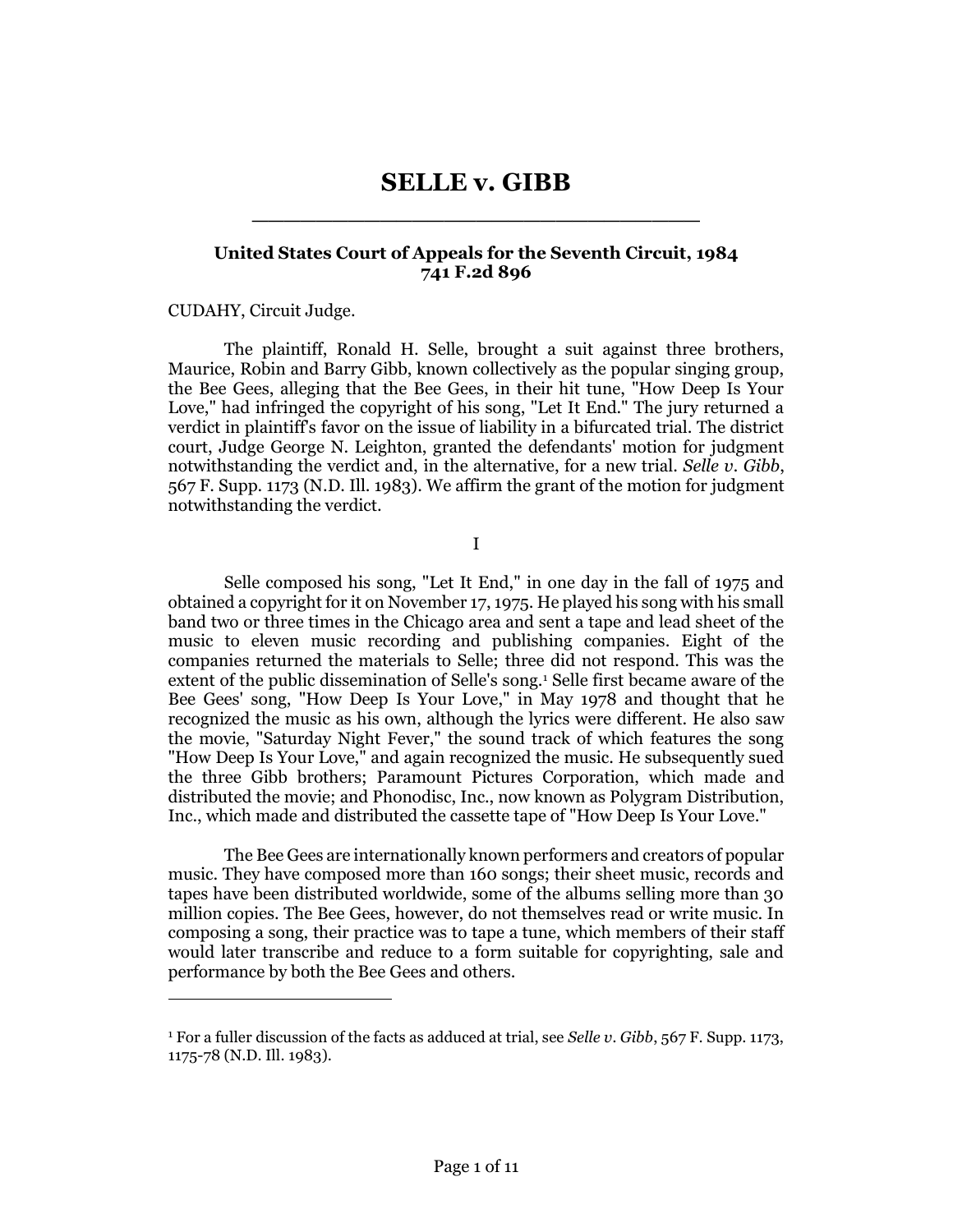In addition to their own testimony at trial, the Bee Gees presented testimony by their manager, Dick Ashby, and two musicians, Albhy Galuten and Blue Weaver, who were on the Bee Gees' staff at the time "How Deep Is Your Love" was composed. These witnesses described in detail how, in January 1977, the Bee Gees and several members of their staff went to a recording studio in the Chateau d'Herouville about 25 miles northwest of Paris. There the group composed at least six new songs and mixed a live album. Barry Gibb's testimony included a detailed explanation of a work tape which was introduced into evidence and played in court. This tape preserves the actual process of creation during which the brothers, and particularly Barry, created the tune of the accused song while Weaver, a keyboard player, played the tune which was hummed or sung by the brothers. Although the tape does not seem to preserve the very beginning of the process of creation, it does depict the process by which ideas, notes, lyrics and bits of the tune were gradually put together.

Following completion of this work tape, a demo tape was made. The work tape, demo tape and a vocal-piano version taken from the demo tape are all in the key of E flat. Lead sheet music, dated March 6, 1977, is in the key of E. On March 7, 1977, a lead sheet of "How Deep Is Your Love" was filed for issuance of a United States copyright, and in November 1977, a piano-vocal arrangement was filed in the Copyright Office.

The only expert witness to testify at trial was Arrand Parsons, a professor of music at Northwestern University who has had extensive professional experience primarily in classical music. He has been a program annotator for the Chicago Symphony Orchestra and the New Orleans Symphony Orchestra and has authored works about musical theory. Prior to this case, however, he had never made a comparative analysis of two popular songs. Dr. Parsons testified on the basis of several charts comparing the musical notes of each song and a comparative recording prepared under his direction.

According to Dr. Parsons' testimony, the first eight bars of each song (Theme A) have twenty-four of thirty-four notes in plaintiff's composition and twenty-four of forty notes in defendants' composition which are identical in pitch and symmetrical position. Of thirty-five rhythmic impulses in plaintiff's composition and forty in defendants', thirty are identical. In the last four bars of both songs (Theme B), fourteen notes in each are identical in pitch, and eleven of the fourteen rhythmic impulses are identical. Both Theme A and Theme B appear in the same position in each song but with different intervening material.

Dr. Parsons testified that, in his opinion, "the two songs had such striking similarities that they could not have been written independent of one another." Tr. 202. He also testified that he did not know of two songs by different composers "that contain as many striking similarities" as do the two songs at issue here.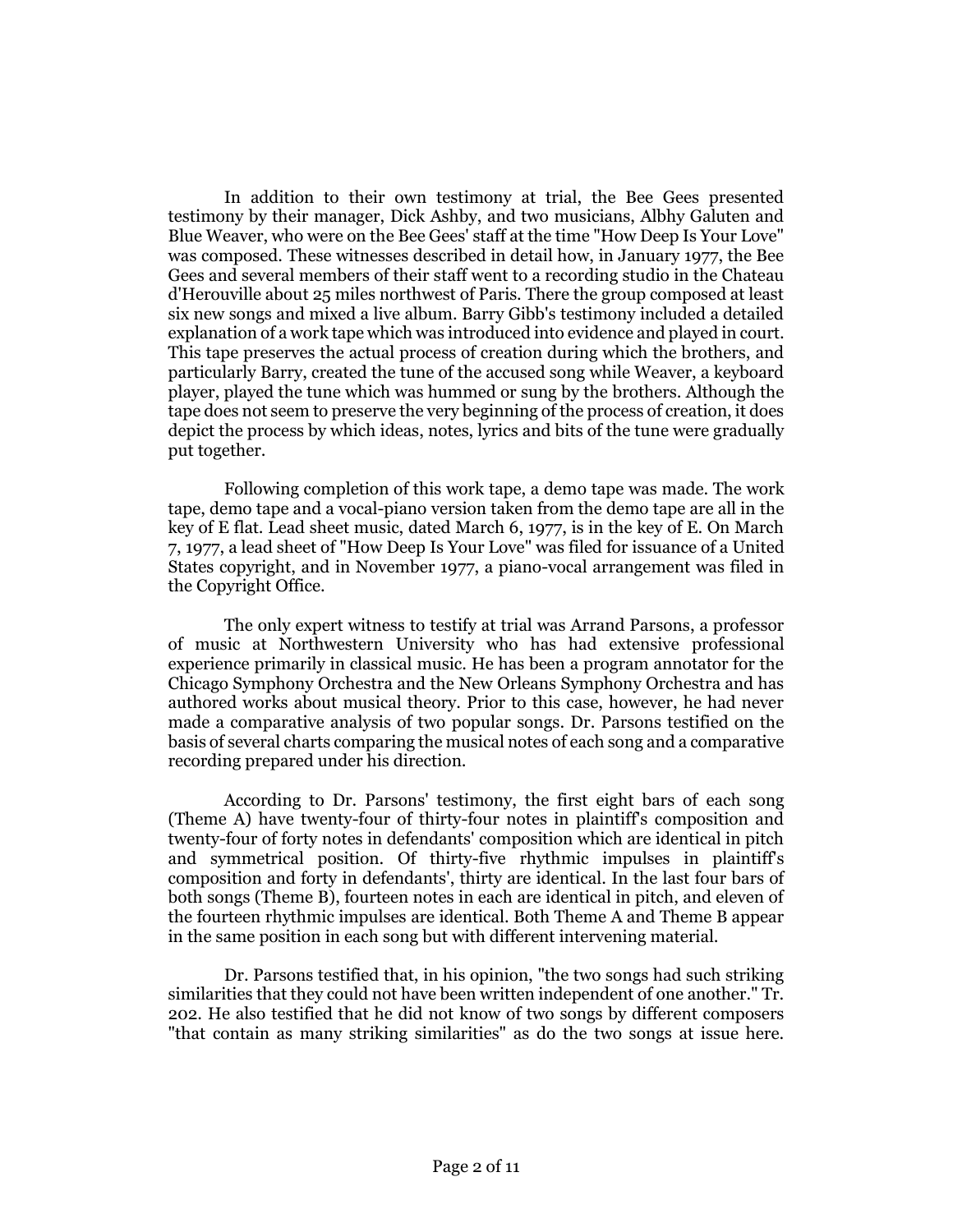However, on several occasions, he declined to say that the similarities could only have resulted from copying.

Following presentation of the case, the jury returned a verdict for the plaintiff on the issue of liability, the only question presented to the jury. Judge Leighton, however, granted the defendants' motion for judgment notwithstanding the verdict and, in the alternative, for a new trial. He relied primarily on the plaintiff's inability to demonstrate that the defendants had access to the plaintiff's song, without which a claim of copyright infringement could not prevail regardless how similar the two compositions are. Further, the plaintiff failed to contradict or refute the testimony of the defendants and their witnesses describing the independent creation process of "How Deep Is Your Love." Finally, Judge Leighton concluded that "the inferences on which plaintiff relies is not a logical, permissible deduction from proof of 'striking similarity' or substantial similarity; it is 'at war with the undisputed facts,' and it is inconsistent with the proof of nonaccess to plaintiff's song by the Bee Gees at the time in question." 567 F. Supp. at 1183 (citations omitted).

II

Both we and the district court must be reluctant to remove an issue from the purview of the jury on either a directed verdict or a judgment notwithstanding the verdict. Nonetheless, we have a duty to determine whether there is sufficient evidence to support the position of the nonmoving party, in this case, the plaintiff. The standards applicable to a motion for judgment notwithstanding the verdict and to a directed verdict are, of course, the same. All the evidence, taken as a whole, must be viewed in the light most favorable to the nonmoving party. This evidence must provide a sufficient basis from which the jury could have reasonably reached a verdict without speculation or drawing unreasonable inferences which conflict with the undisputed facts. *Brady v. Southern Railway*, 320 U.S. 476, 480, 88 L. Ed. 239, 64 S. Ct. 232 (1943); *United States v. An Article of Device*, 731 F.2d 1253, 1257 (7th Cir. 1984); *Chillicothe Sand & Gravel Co. v. Martin Marietta Corp.*, 615 F.2d 427, 430 (7th Cir. 1980); *Hohmann v. Packard Instrument Co.*, 471 F.2d 815, 819 (7th Cir. 1973).

It is, of course, not relevant that, in this case, the trial court denied defendants' motion for a directed verdict and submitted the issue to the jury. It is generally more efficient to proceed in this fashion, so that, in the event the reviewing court reverses, the entire case will not have to be retried. *Mattivi v. South African Marine Corp.*, 618 F.2d 163, 166 (2d Cir. 1980). Since we affirm the district court's grant of a judgment notwithstanding the verdict, it is not necessary to consider either the grant of the motion, in the alternative, for a new trial or the defendants' cross-appeal on the district court's denial of summary judgment. We note, however, that the cross-appeal with respect to the summary judgment motion is inappropriate and redundant since the issues it raised were incorporated in the motion for judgment notwithstanding the verdict. The cross-appeal may be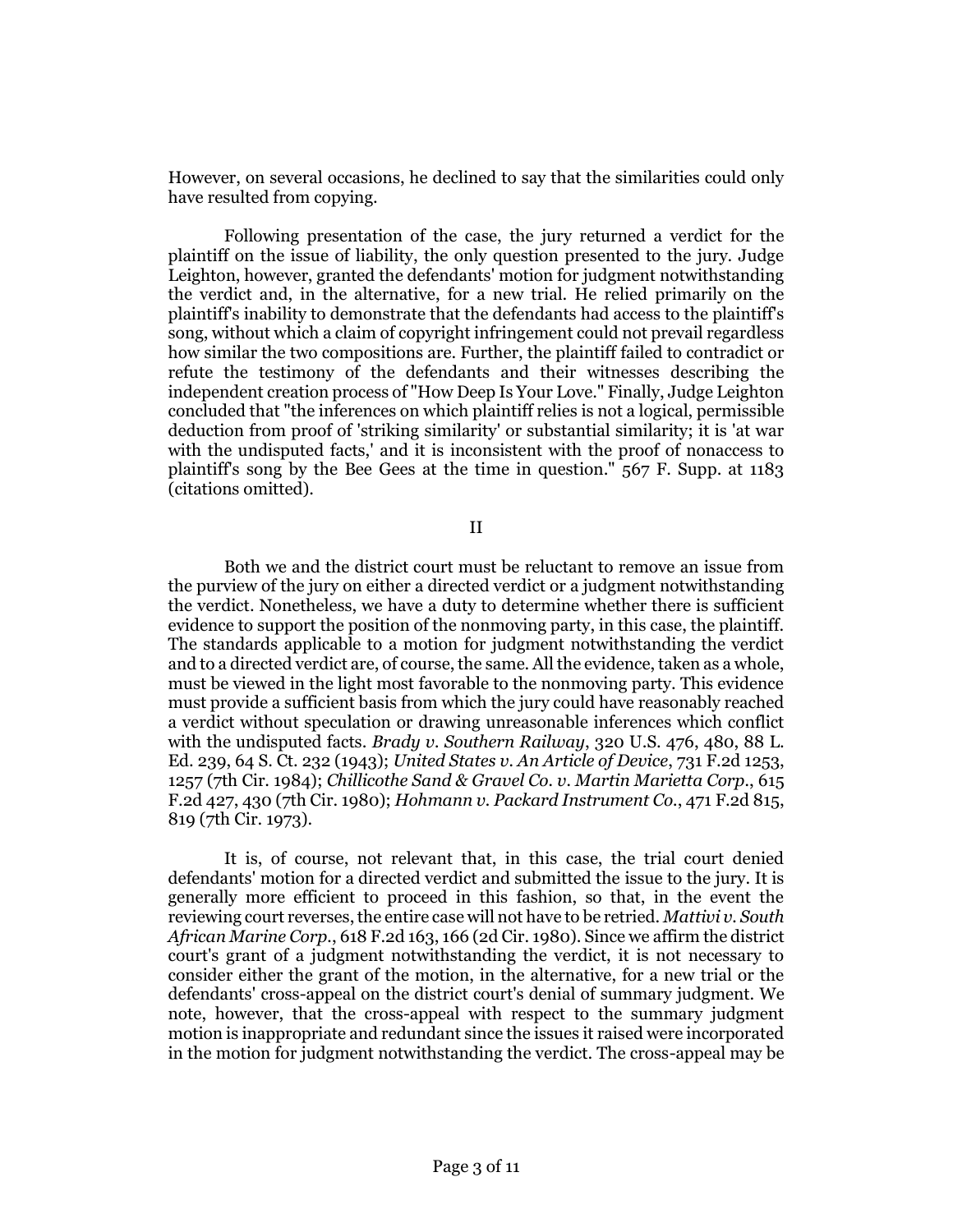little more than a device to win an opportunity to file the last brief or to argue the evidence of witnesses not presented at trial who furnished summary judgment affidavits--and is a procedure not to be encouraged.

### III

Selle's primary contention on this appeal is that the district court misunderstood the theory of proof of copyright infringement on which he based his claim. Under this theory, copyright infringement can be demonstrated when, even in the absence of any direct evidence of access, the two pieces in question are so strikingly similar that access can be inferred from such similarity alone. Selle argues that the testimony of his expert witness, Dr. Parsons, was sufficient evidence of such striking similarity that it was permissible for the jury, even in the absence of any other evidence concerning access, to infer that the Bee Gees had access to plaintiff's song and indeed copied it.

In establishing a claim of copyright infringement of a musical composition, the plaintiff must prove (1) ownership of the copyright in the complaining work; (2) originality of the work; (3) copying of the work by the defendant, and (4) a substantial degree of similarity between the two works. *See* Sherman, *Musical Copyright Infringement: The Requirement of Substantial Similarity*. Copyright Law Symposium, Number 92, American Society of Composers, Authors and Publishers 81-82. Columbia University Press (1977) [hereinafter "Sherman, *Musical Copyright Infringement*"]. The only element which is at issue in this appeal is proof of copying; the first two elements are essentially conceded, while the fourth (substantial similarity) is, at least in these circumstances, closely related to the third element under plaintiff's theory of the case.

Proof of copying is crucial to any claim of copyright infringement because no matter how similar the two works may be (even to the point of identity), if the defendant did not copy the accused work, there is no infringement. *Arnstein v. Edward B. Marks Music Corp.*, 82 F.2d 275 (2d Cir.), *motion to set aside decree denied*, 86 F.2d 715 (2d Cir. 1936). However, because direct evidence of copying is rarely available, the plaintiff can rely upon circumstantial evidence to prove this essential element, and the most important component of this sort of circumstantial evidence is proof of access. *See generally* 3 Nimmer, *Copyright* § 13.02 at 13-9 (1983) [hereinafter "Nimmer, *Copyright*"]. The plaintiff may be able to introduce direct evidence of access when, for example, the work was sent directly to the defendant (whether a musician or a publishing company) or a close associate of the defendant. On the other hand, the plaintiff may be able to establish a reasonable possibility of access when, for example, the complaining work has been widely disseminated to the public. *See, e.g., Abkco Music, Inc. v. Harrisongs Music, Ltd.*, 722 F.2d 988, 998 (2d Cir. 1983) (finding of access based on wide dissemination); Sherman, *Musical Copyright Infringement*, at 82.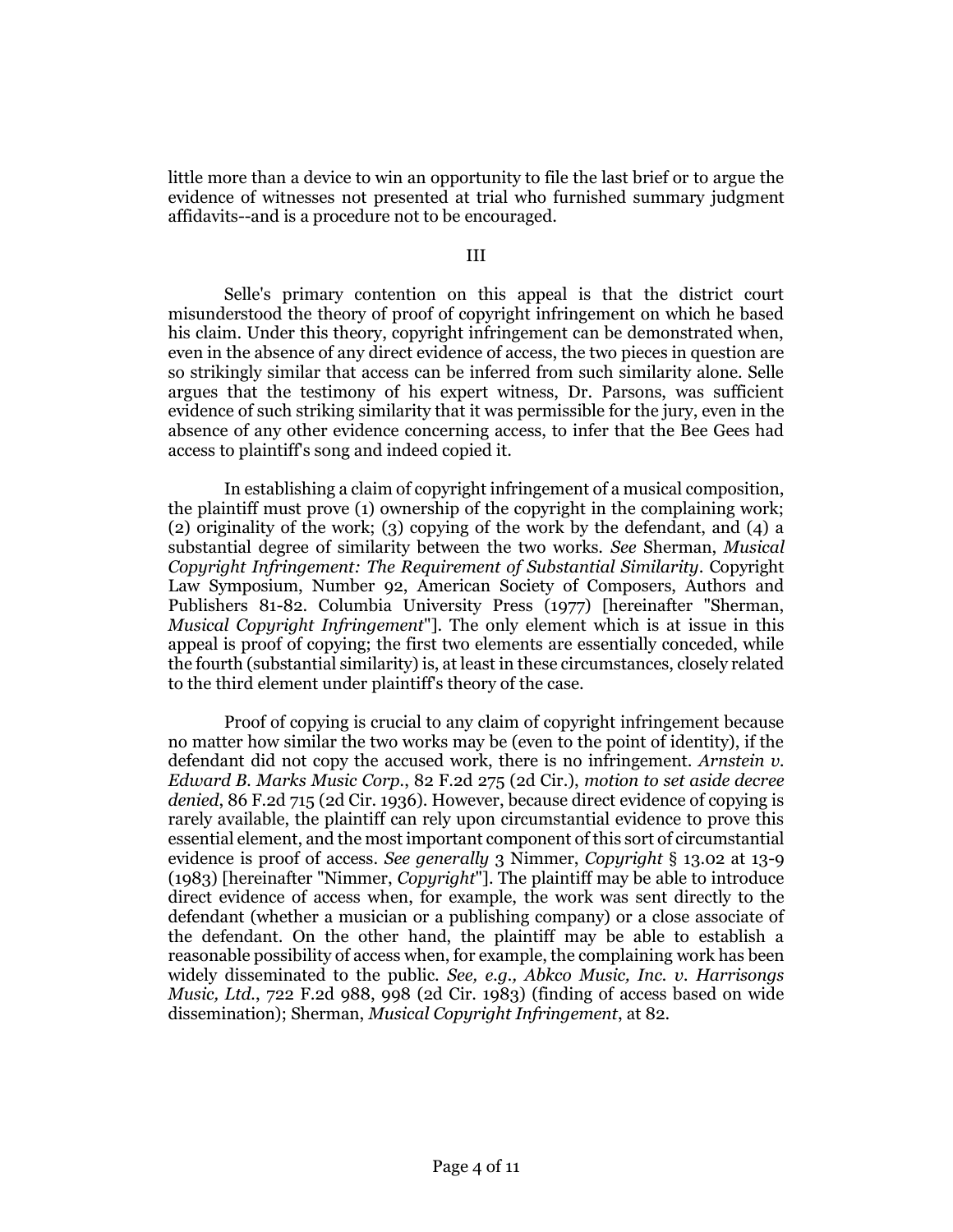If, however, the plaintiff does not have direct evidence of access, then an inference of access may still be established circumstantially by proof of similarity which is so striking that the possibilities of independent creation, coincidence and prior common source are, as a practical matter precluded. If the plaintiff presents evidence of striking similarity sufficient to raise an inference of access, then copying is presumably proved simultaneously, although the fourth element (substantial similarity) still requires proof that the defendant copied a substantial amount of the complaining work. The theory which Selle attempts to apply to this case is based on proof of copying by circumstantial proof of access established by striking similarity between the two works.

One difficulty with plaintiff's theory is that no matter how great the similarity between the two works, it is not their similarity *per se* which establishes access; rather, their similarity tends to prove access in light of the nature of the works, the particular musical genre involved and other circumstantial evidence of access. In other words, striking similarity is just one piece of circumstantial evidence tending to show access and must not be considered in isolation; it must be considered together with other types of circumstantial evidence relating to access.

As a threshold matter, therefore, it would appear that there must be at least some other evidence which would establish a reasonable possibility that the complaining work was *available* to the alleged infringer. As noted, two works may be identical in every detail, but, if the alleged infringer created the accused work independently or both works were copied from a common source in the public domain, then there is no infringement. Therefore, if the plaintiff admits to having kept his or her creation under lock and key, it would seem logically impossible to infer access through striking similarity. Thus, although it has frequently been written that striking similarity *alone* can establish access, the decided cases suggest that this circumstance would be most unusual. The plaintiff must always present sufficient evidence to support a reasonable possibility of access because the jury cannot draw an inference of access based upon speculation and conjecture alone.

For example, in *Twentieth Century-Fox Film Corp. v. Dieckhaus*, 153 F.2d 893 (8th Cir.), *cert. denied*, 329 U.S. 716, 91 L. Ed. 621, 67 S. Ct. 46, 71 U.S.P.Q. (BNA) 328 (1946), the court reversed a finding of infringement based solely on the similarities between plaintiff's book and defendant's film. The court stated that the plaintiff herself presented no evidence that the defendant had had access to her book, and the only people to whom the plaintiff had given a copy of her book testified that they had not given it to the defendant. While the court also concluded that the similarities between the book and the film were not that significant, the result turned on the fact that "the oral and documentary evidence in the record . . . establishes the fact that the defendant had no access to plaintiff's book unless the law of plagiarism permits the court to draw an inference contrary to such proof from its finding of similarities on comparison of the book with the picture." *Id.* at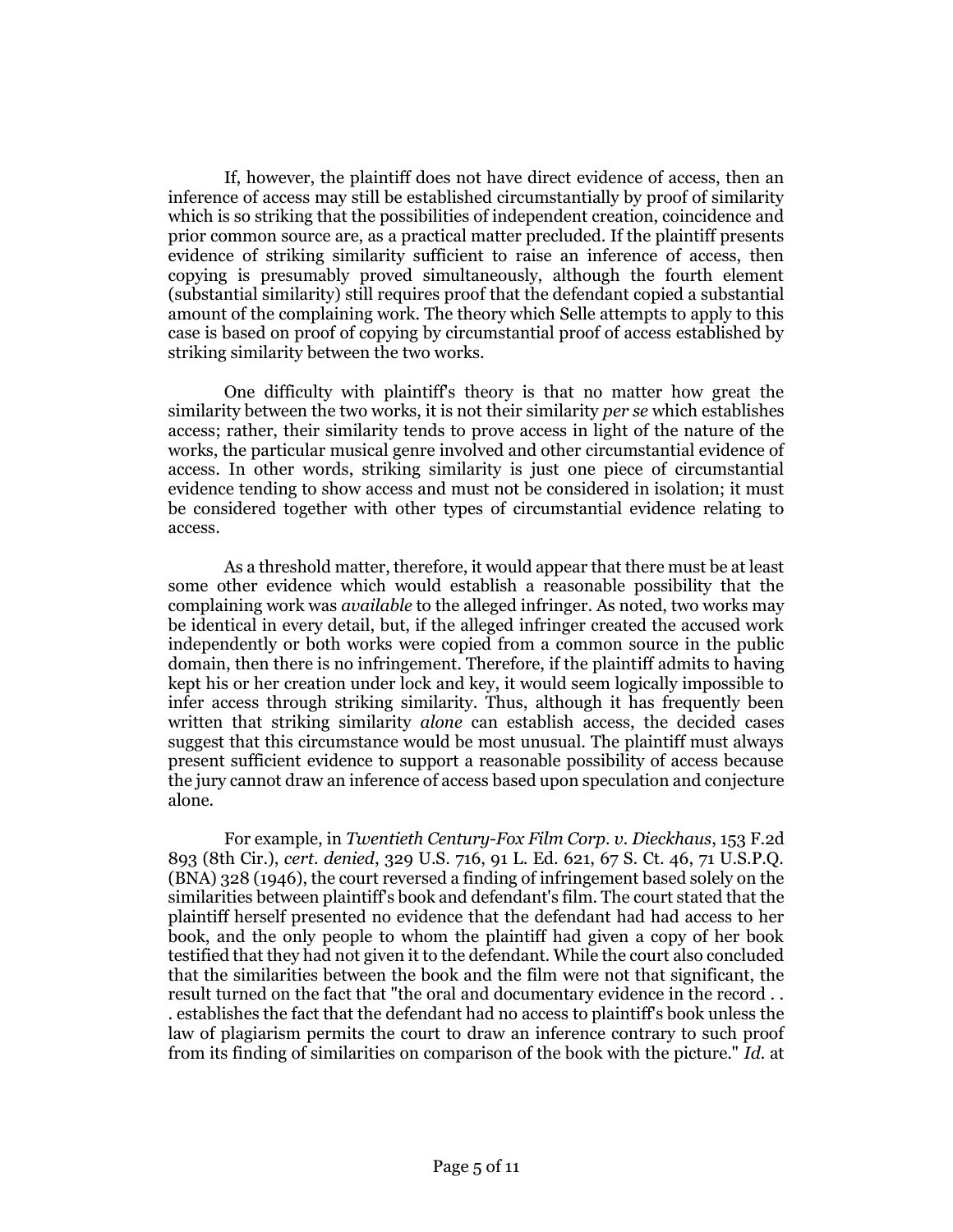897. Thus, although proof of striking similarity may permit an inference of access, the plaintiff must still meet some minimum threshold of proof which demonstrates that the inference of access is reasonable.

The greatest difficulty perhaps arises when the plaintiff cannot demonstrate any direct link between the complaining work and the defendant but the work has been so widely disseminated that it is not unreasonable to infer that the defendant might have had access to it. In *Cholvin v. B. & F. Music Co.*, 253 F.2d 102 (7th Cir. 1958), the plaintiffs' work had been distributed in 2000 professional copies of sheet music and four recordings, of which 200,000 records were sold, and it had been performed on several nationwide broadcasts. The court held that, in light of this circumstantial evidence, it was reasonable to infer, in combination with similarities between the two pieces, that there had been an infringement. In *Abkco Music, Inc. v. Harrisongs Music, Ltd.*, 722 F.2d 988, 997-99 (2d Cir. 1983), the court found that there had been a copyright infringement based on a theory of subconscious copying. The complaining work, "He's So Fine," had been the most popular song in the United States for five weeks and among the thirty top hits in England for seven weeks during the year in which George Harrison composed "My Sweet Lord," the infringing song. This evidence, in addition to Harrison's own admission that the two songs were "strikingly similar," supported the finding of infringement. On the other hand, in *Jewel Music Publishing Co. v. Leo Feist, Inc.*, 62 F. Supp. 596, 598 (S.D.N.Y. 1945), almost 10,000 copies of the complaining song had been distributed or sold and the music had also been broadcast on national performances. The court still concluded that the showing of access was insufficient, in combination with the other evidence, to support a reasonable inference of access.

The possibility of access in the present case is not as remote as that in *Dieckhaus* because neither side elicited testimony from the individuals (primarily employees of the publishing companies) to whom the plaintiff had distributed copies of his song. Such evidence might have conclusively disproved access. On the other hand, Selle's song certainly did not achieve the extent of public dissemination existing in *Cholvin, Jewel Music Publishing Co., or Harrisongs Music*, and there was also no evidence that any of the defendants or their associates were in Chicago on the two or three occasions when the plaintiff played his song publicly. It is not necessary for us, given the facts of this case, to determine the number of copies which must be publicly distributed to raise a reasonable inference of access. Nevertheless, in this case, the availability of Selle's song, as shown by the evidence, was virtually *de minimis*.

In granting the defendants' motion for judgment notwithstanding the verdict, Judge Leighton relied primarily on the plaintiff's failure to adduce any evidence of access and stated that an inference of access may not be based on mere conjecture, speculation or a bare possibility of access. 567 F. Supp. at 1181. Thus, in *Testa v. Janssen*, 492 F. Supp. 198, 202-03 (W.D. Pa. 1980), the court stated that "to support a finding of access, plaintiffs' evidence must extend beyond mere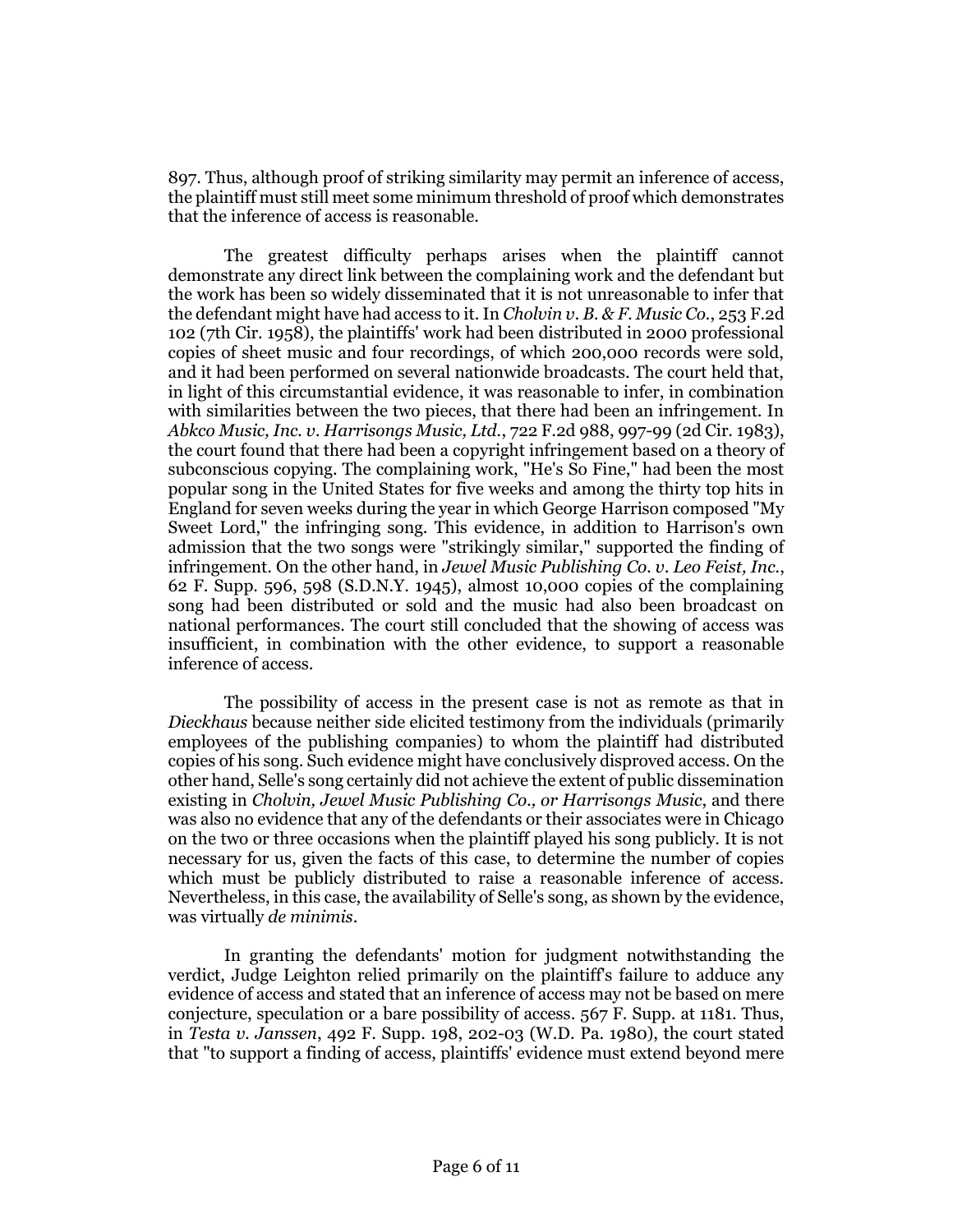speculation or conjecture. And, while circumstantial evidence is sufficient to establish access, a defendant's opportunity to view the copyrighted work must exist by a reasonable possibility--not a bare possibility" (citation omitted). *See also Ferguson v. National Broadcasting Co.*, 584 F.2d 111, 113 (5th Cir. 1978); *Scott v. Paramount Pictures Corp.*, 449 F. Supp. 518, 520 (D.D.C. 1978), *aff'd mem.*, 607 F.2d 494 (D.C. Cir. 1979), *cert. denied*, 449 U.S. 849, 66 L. Ed. 2d 60, 101 S. Ct. 137 (1980).<sup>2</sup>

Judge Leighton thus based his decision on what he characterized as the plaintiff's inability to raise more than speculation that the Bee Gees had access to his song. The extensive testimony of the defendants and their witnesses describing the creation process went essentially uncontradicted, and there was no attempt even to impeach their credibility. Judge Leighton further relied on the principle that the testimony of credible witnesses concerning a matter within their knowledge cannot be rejected without some impeachment, contradiction or inconsistency with other evidence on the particular point at issue. *Dieckhaus, supra*, 153 F.2d at 899-900. *See also Chesapeake and Ohio Railroad Co. v. Martin*, 283 U.S. 209, 216, 51 S. Ct. 453, 75 L. Ed. 2d 983 (1931). Judge Leighton's conclusions that there was no more than a bare possibility that the defendants could have had access to Selle's song and that this was an insufficient basis from which the jury could have reasonably inferred the existence of access seem correct. The plaintiff has failed to meet even the minimum threshold of proof of the possibility of access and, as Judge Leighton has stated, an inference of access would thus seem to be "at war with the undisputed facts." 567 F. Supp. at 1183.

# IV

The grant of the motion for judgment notwithstanding the verdict might, if we were so minded, be affirmed on the basis of the preceding analysis of the plaintiff's inability to establish a reasonable inference of access. This decision is also supported by a more traditional analysis of proof of access based only on the proof of "striking similarity" between the two compositions. The plaintiff relies almost exclusively on the testimony of his expert witness, Dr. Parsons, that the two pieces were, in fact, "strikingly similar."<sup>3</sup> Yet formulating a meaningful definition

 $\overline{a}$ 

<sup>2</sup> In *Scott*, the court held that plaintiff's allegations of access were merely speculation when she could not show that she had knowledge that any of the defendants had access to her song, although she had performed her song in public on several occasions and once on television.

<sup>3</sup> Plaintiff also relies on the fact that both songs were played on numerous occasions in open court for the jury to hear and on the deposition testimony of one of the Bee Gees, Maurice, who incorrectly identified Theme B of Selle's song as the Bee Gees' composition, "How Deep Is Your Love."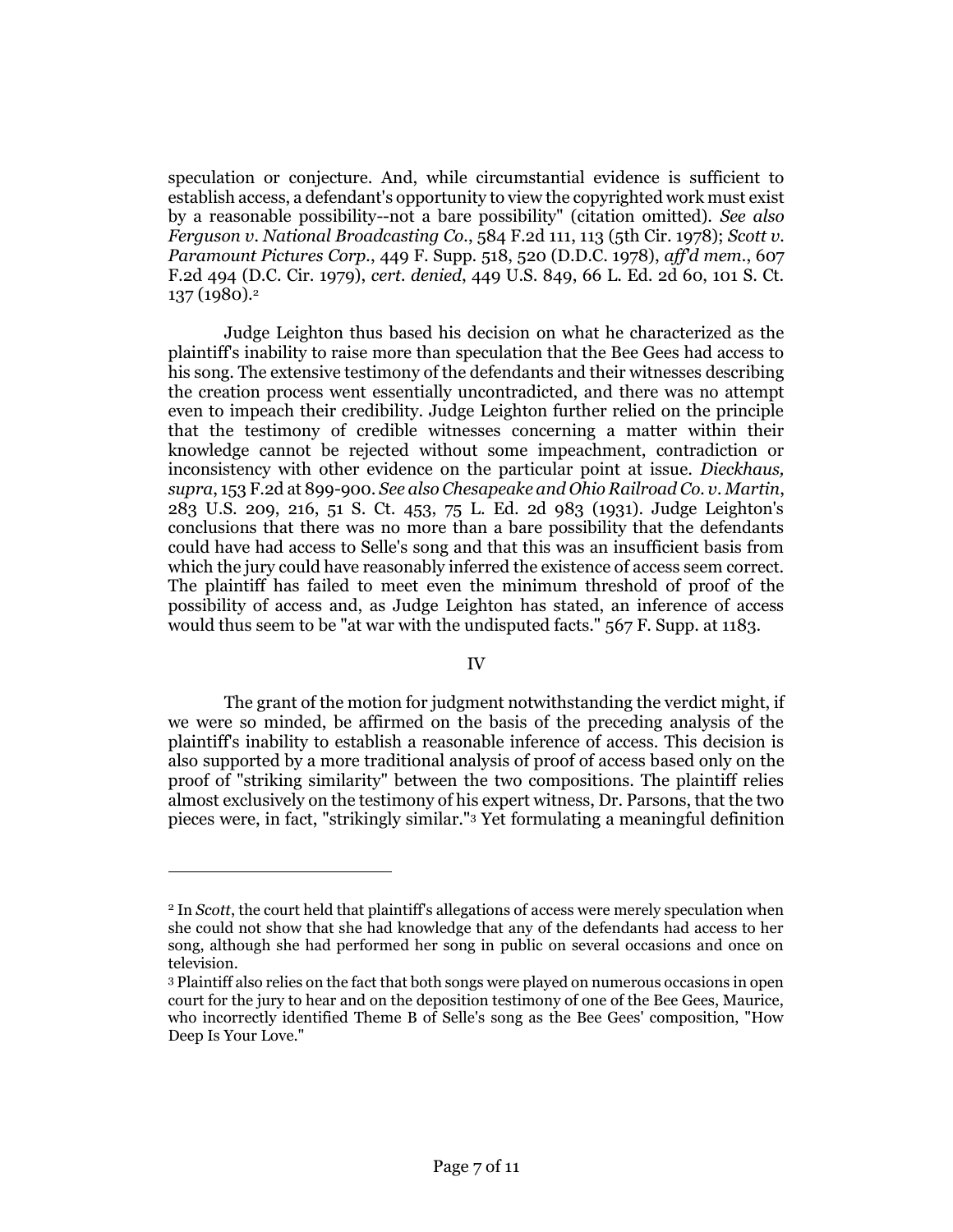of "striking similarity" is no simple task, and the term is often used in a conclusory or circular fashion.

Sherman defines "striking similarity" as a term of art signifying "that degree of similarity as will permit an inference of copying even in the absence of proof of access. . . ." Sherman, *Musical Copyright Infringement*, at 84 n.15. Nimmer states that, absent proof of access, "the similarities must be so striking as to preclude the possibility that the defendant independently arrived at the same result." Nimmer, *Copyright*, at 13-14.<sup>4</sup>

"Striking similarity" is not merely a function of the number of identical notes that appear in both compositions. *Cf. Wilkie v. Santly Brothers, Inc.*, 13 F. Supp. 136 (S.D.N.Y. 1935), *aff'd*, 91 F.2d 978 (2d Cir.), *cert. denied*, 302 U.S. 735, 82 L. Ed. 568, 58 S. Ct. 120 (1937), *aff'd on reargument*, 94 F.2d 1023 (2d Cir. 1938) (comparison of note structure demonstrates striking similarity), and *Jewel Music Publishing Co. v. Leo Feist, Inc.*, 62 F. Supp. 596 (S.D.N.Y. 1945) (in light of plaintiff's inability to establish access, degree of similarity despite identity or near identity of several bars was not striking). An important factor in analyzing the degree of similarity of two compositions is the uniqueness of the sections which are asserted to be similar.

If the complaining work contains an unexpected departure from the normal metric structure or if the complaining work includes what appears to be an error and the accused work repeats the unexpected element or the error, then it is more likely that there is some connection between the pieces. *See, e.g., Nordstrom v. Radio Corporation of America*, 251 F. Supp. 41, 42 (D. Colo. 1965). If the similar sections are particularly intricate, then again it would seem more likely that the compositions are related. Finally, some dissimilarities may be particularly suspicious. *See, e.g., Meier Co. v. Albany Novelty Manufacturing Co.*, 236 F.2d 144, 146 (2d Cir. 1956) (inversion and substitution of certain words in a catalogue in a "crude effort to give the appearance of dissimilarity" are themselves evidence of copying); *Blume v. Spear*, 30 F. 629, 631 (S.D.N.Y. 1887) (variations in infringing song were placed so as to indicate deliberate copying); Sherman, *Musical Copyright Infringement*, at 84-88. While some of these concepts are borrowed from literary copyright analysis, they would seem equally applicable to an analysis of music.

 $\overline{a}$ 

<sup>4</sup> At oral argument, plaintiff's attorney analyzed the degree of similarity required to establish an inference of access as being in an inverse ratio to the quantum of direct evidence adduced to establish access. While we have found no authoritative support for this analysis, it seems appropriate. In this case, it would therefore appear that, because the plaintiff has introduced virtually no direct evidence of access, the degree of similarity required to establish copying in this case is considerable.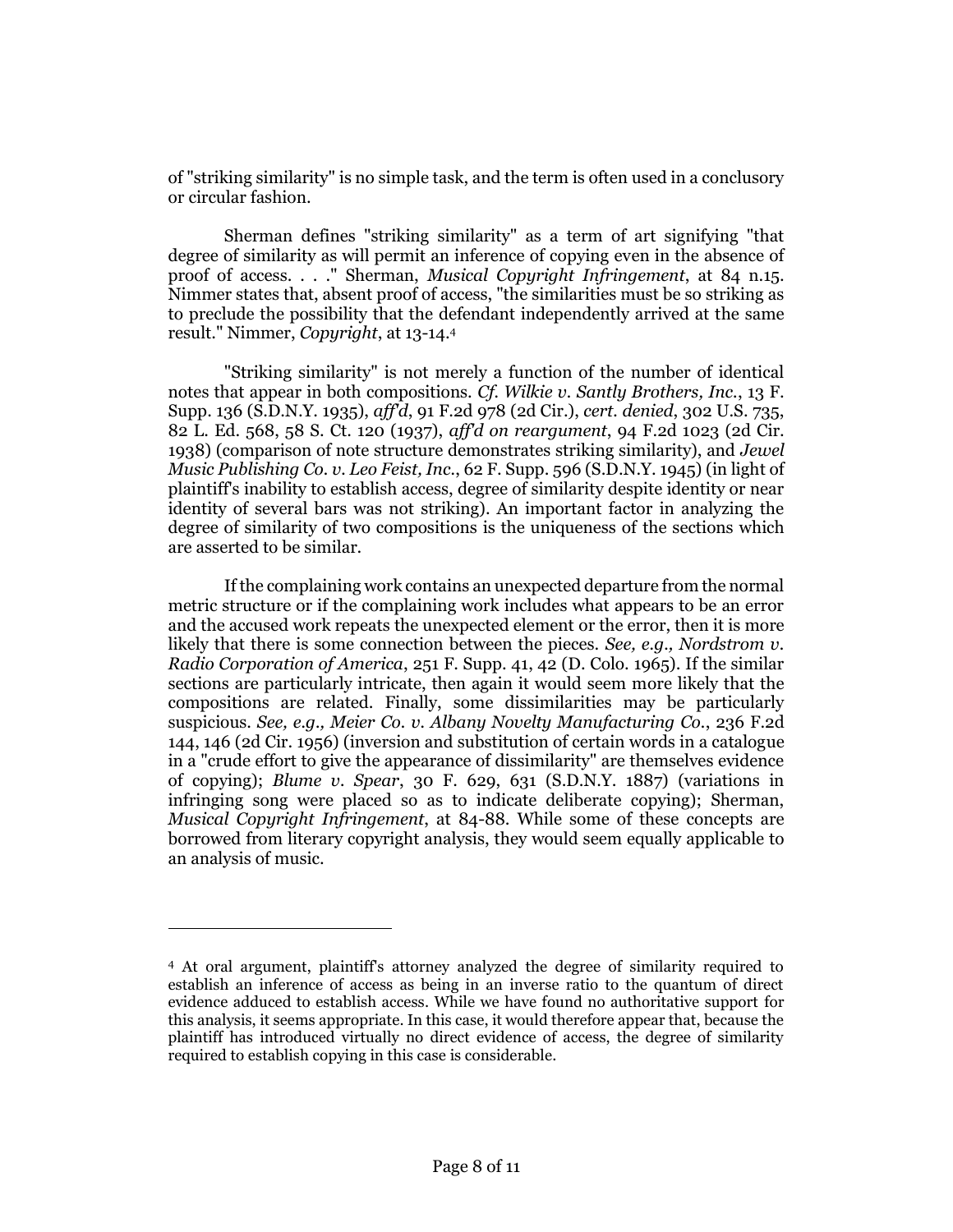The judicially formulated definition of "striking similarity" states that "plaintiffs must demonstrate that 'such similarities are of a kind that can only be explained by copying, rather than by coincidence, independent creation, or prior common source.'" *Testa v. Janssen*, 492 F. Supp. 198, 203 (W.D. Pa. 1980) (quoting *Stratchborneo v. Arc Music Corp.*, 357 F. Supp. 1393, 1403 (S.D.N.Y. 1973)). *See also Scott v. WKJG, Inc.*, 376 F.2d 467, 469 (7th Cir. 1967) (the similarities must be "so striking and of such nature as to preclude the possibility of coincidence, accident or independent creation."); *Arnstein v. Porter*, 154 F.2d 464, 468 (2d Cir. 1946) (same); *Scott v. Paramount Pictures Corp.*, 449 F. Supp. 518, 520 (D.D.C. 1978) (same). Sherman adds:

To prove that certain similarities are "striking," plaintiff must show that they are the sort of similarities that cannot satisfactorily be accounted for by a theory of coincidence, independent creation, prior common source, or any theory other than that of copying. Striking similarity is an extremely technical issue--one with which, understandably, experts are best equipped to deal.

### Sherman, *Musical Copyright Infringement*, at 96.

Finally, the similarities should appear in a sufficiently unique or complex context as to make it unlikely that both pieces were copied from a prior common source, *Sheldon v. Metro-Goldwyn Pictures Corp.*, 81 F.2d 49, 54 (2d Cir.), *cert. denied*, 298 U.S. 669, 80 L. Ed. 1392, 56 S. Ct. 835 (1936), or that the defendant was able to compose the accused work as a matter of independent creation, *Nichols v. Universal Pictures Corp.*, 45 F.2d 119, 122 (2d Cir. 1930), *cert. denied*, 282 U.S. 902, 75 L. Ed. 795, 51 S. Ct. 216 (1931). *See also Darrell v. Joe Morris Music Co.*, 113 F.2d 80 (2d Cir. 1940) ("simple, trite themes . . . are likely to recur spontaneously  $\ldots$  and [only few]  $\ldots$  suit the infantile demands of the popular ear"); *Arnstein v. Edward B. Marks Music Corp.*, 82 F.2d 275, 277 (2d Cir. 1936). *Cf. Abkco Music, Inc. v. Harrisongs Music, Ltd.*, 722 F.2d 988, 998 (2d Cir. 1983) (finding of a "highly unique pattern" makes copying more likely). With these principles in mind, we turn now to an analysis of the evidence of "striking similarity" presented by the plaintiff.

As noted, the plaintiff relies almost entirely on the testimony of his expert witness, Dr. Arrand Parsons. The defendants did not introduce any expert testimony, apparently because they did not think Parsons' testimony needed to be refuted. Defendants are perhaps to some degree correct in asserting that Parsons, although eminently qualified in the field of classical music theory, was not equally qualified to analyze popular music tunes. More significantly, however, although Parsons used the magic formula, "striking similarity," he only ruled out the possibility of independent creation; he did not state that the similarities could only be the result of copying. In order for proof of "striking similarity" to establish a reasonable inference of access, especially in a case such as this one in which the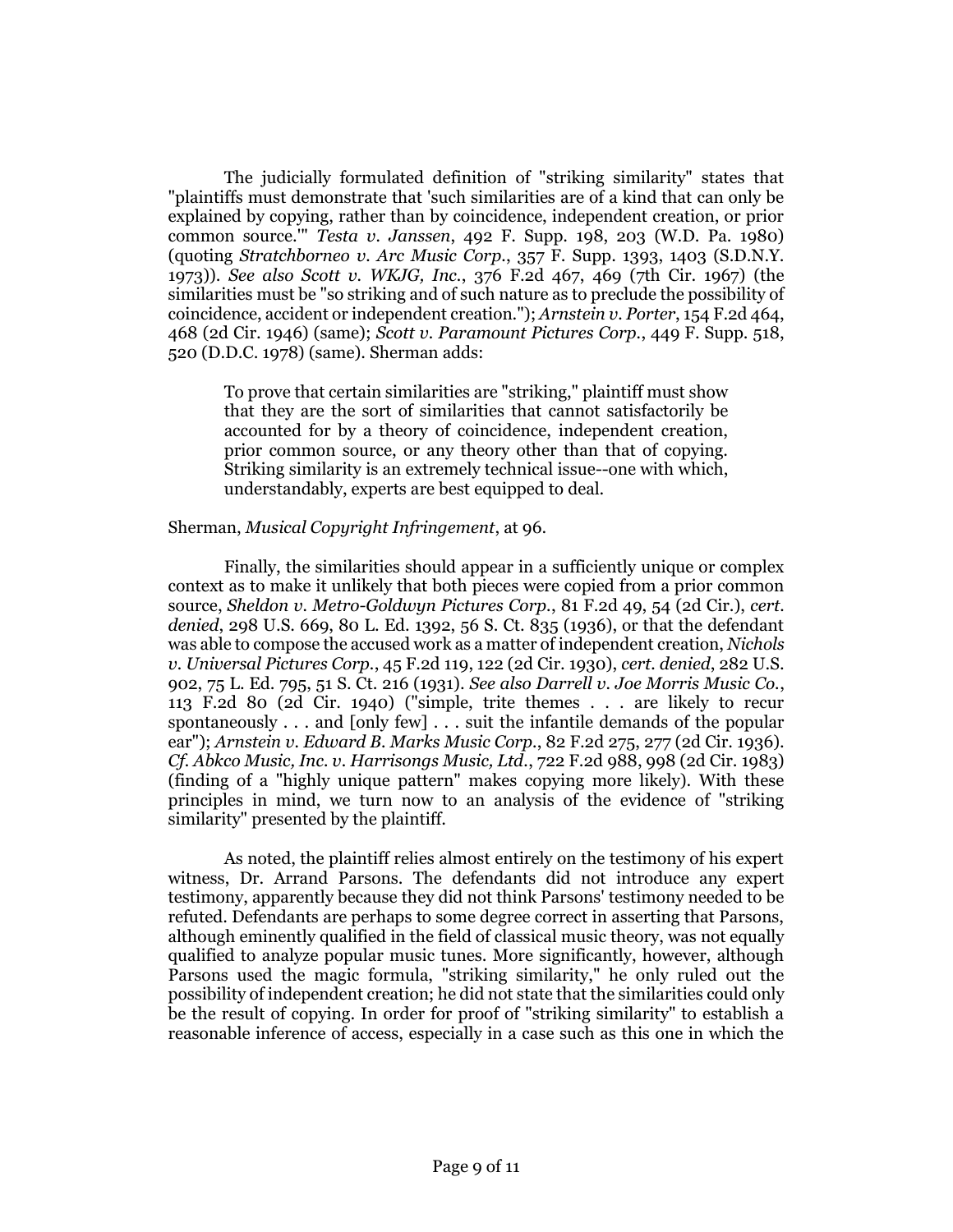direct proof of access is so minimal, the plaintiff must show that the similarity is of a type which will preclude any explanation other than that of copying.

In addition, to bolster the expert's conclusion that independent creation was not possible, there should be some testimony or other evidence of the relative complexity or uniqueness of the two compositions. Dr. Parsons' testimony did not refer to this aspect of the compositions and, in a field such as that of popular music in which all songs are relatively short and tend to build on or repeat a basic theme, such testimony would seem to be particularly necessary. We agree with the Sixth Circuit which explained that "we do not think the affidavit of [the expert witness], stating in conclusory terms that 'it is extremely unlikely that one set [of architectural plans] could have been prepared without access to the other set,' can fill the gap which is created by the absence of any direct evidence of access." *Scholz Homes, Inc. v. Maddox*, 379 F.2d 84, 86 (6th Cir. 1967).

To illustrate this deficiency more concretely, we refer to a cassette tape, Plaintiff's Exhibit 27, and the accompanying chart, Plaintiff's Exhibit 26. These exhibits were prepared by the defendants but introduced into evidence by the plaintiff. The tape has recorded on it segments of both themes from both the Selle and the Gibb songs interspersed with segments of other compositions as diverse as "Footsteps," "From Me To You" (a Lennon-McCartney piece), Beethoven's 5th Symphony, "Funny Talk," "Play Down," and "I'd Like To Leave If I May" (the last two being earlier compositions by Barry Gibb).<sup>5</sup> There are at least superficial similarities among these segments, when played on the same musical instrument, and the plaintiff failed to elicit any testimony from his expert witness about this exhibit which compared the Selle and the Gibb songs to other pieces of contemporary, popular music. These circumstances indicate that the plaintiff failed to sustain his burden of proof on the issue of "striking similarity" in its legal sense--that is, similarity which reasonably precludes the possibility of any explanation other than that of copying.

The plaintiff's expert witness does not seem to have addressed any issues relating to the possibility of prior common source in both widely disseminated popular songs and the defendants' own compositions. At oral argument, plaintiff's attorney stated that the burden of proving common source should be on the defendant; however, the burden of proving "striking similarity," which, by definition, includes taking steps to minimize the possibility of common source, is on the plaintiff. In essence, the plaintiff failed to prove to the requisite degree that the similarities identified by the expert witness--although perhaps "striking" in a non-legal sense--were of a type which would eliminate any explanation of coincidence, independent creation or common source, including, in this case, the

 $\overline{a}$ 

<sup>5</sup> The plaintiff, on cross-examination, admitted that there were some similarities, primarily in melody rather than rhythm, between his song and various other popular tunes, including "From Me To You" and several earlier Bee Gee compositions. Tr. 87-93.